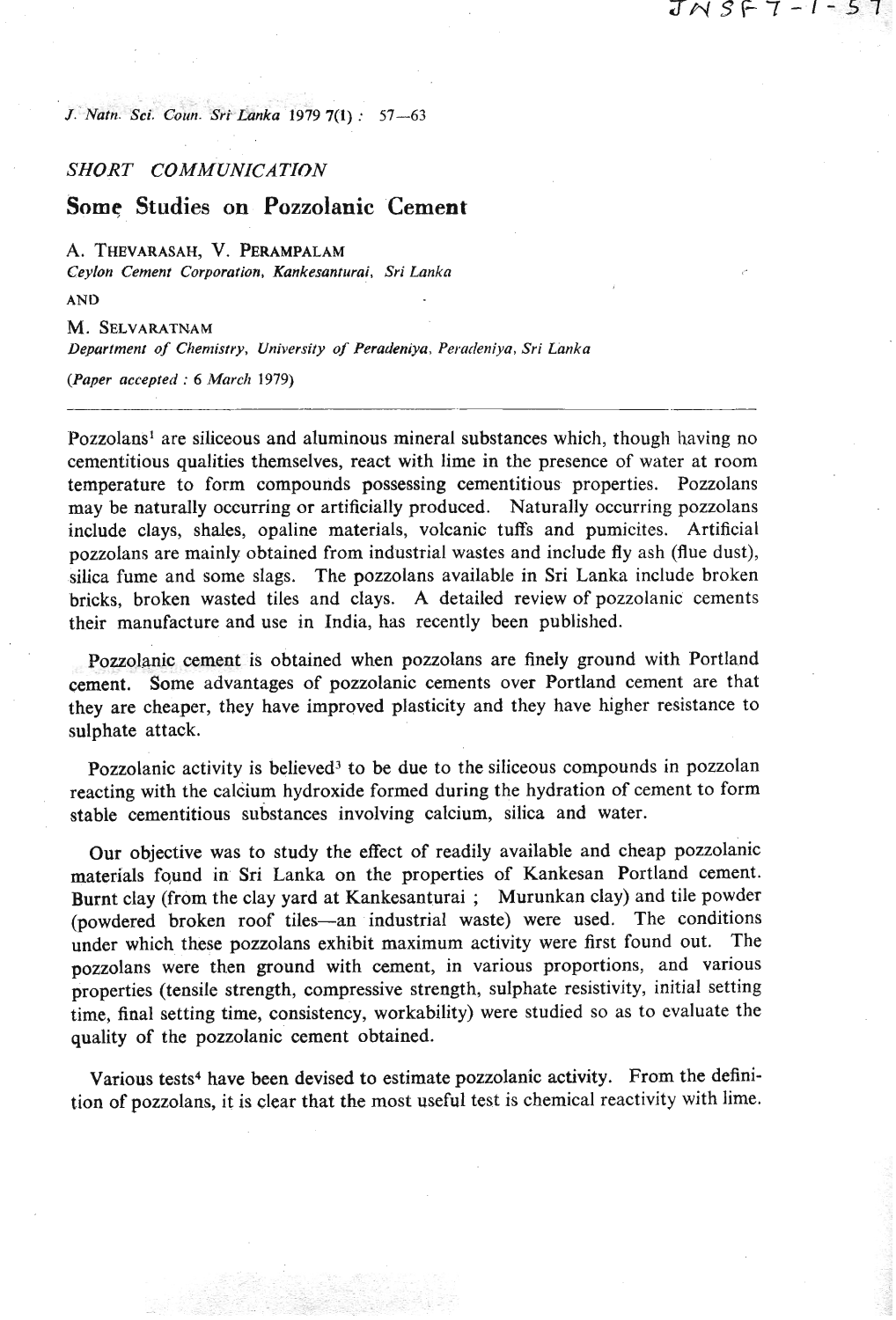'To find out the rconditions under which pozzolans exhibit maximum activity chemical reactivities with lime and alkali were investigated.

Clay samples were dried, jaw crushed and ball milled. The clay powder obtained was burnt in a muffle furnace at different temperatures. At about *600°C,* the clay changed from greenish black to bright red, above 1000°C it turned to dull red. The chemical composition of tbe clay used is given in Table' I.

|                                |                  |           |           | $\%$ by weight |
|--------------------------------|------------------|-----------|-----------|----------------|
| SiO <sub>2</sub>               | .                | μ.        | $\ddotsc$ | 61.3           |
| $\text{Al}_2\text{O}_3$        | .                | $\cdots$  | $\cdots$  | 16.5           |
| Fe <sub>2</sub> O <sub>3</sub> | $\mathbf{r}$     | .         | . .       | 6.7            |
|                                | Loss on Ignition | $\cdots$  | $\cdots$  | 9.1            |
| CaO                            | .                | .         | $\cdots$  | 4.4            |
| MgO                            | .                | $\ddotsc$ | $\cdots$  | 1.5            |
|                                |                  |           |           |                |
|                                |                  |           |           | 99.5           |
|                                |                  |           |           |                |

| TABLE 1. |                           |  |
|----------|---------------------------|--|
|          | Chemical analysis of clay |  |

Pozzolans, heated at different temperatures for various times, were finely powdered, sieved through 170 mesh sieve and reacted with a one molar solution of NaOH. The percentage reduction in alkalinity under standard conditions (when 100g of solid is added to 1000 ml of 1M NaOH) was found by titrating with a standard HCl solution. The results for clay and tile are given in Tables 2 and **3** respectively.

TABLE 2. Murunkan Clay :  $\frac{6}{10}$  reduction in alkalinity as a function of temperature and time of  $\frac{1}{2}$ 

| Temp. of<br>"calcination" $\mathrm{C}$ | 1 hour | 4 hours | 1 day | 4 days | 6 days | 10 days | 20 days |
|----------------------------------------|--------|---------|-------|--------|--------|---------|---------|
| 300                                    | 0.98   | 1.26    | 1.42  | 1.87   | 2.04   | 2.23    | 2.43    |
| 600                                    | 1.26   | 1.76    | 1.20  | 2.06   | 2.45   | 2.65    | 2.72    |
| 800                                    | 1.28   | 1.74    | 1.79  | 2.04   | 2.50   | 2.64    | 2.71    |
| 1000                                   | 0.65   | 0.70    | 0.76  | 1.23   | 1.45   | 1.37    | 2.01    |
| 1200                                   | 0.52   | 0.56    | 0.62  | 0.62   | 0.65   | 0.64    | 0.12    |

|  |  |  |  |  |  | TABLE 3. Tile Powder: $\%$ Reduction in alkalinity |  |  |  |
|--|--|--|--|--|--|----------------------------------------------------|--|--|--|
|--|--|--|--|--|--|----------------------------------------------------|--|--|--|

|                              |        |         |        |        |                                                 | <b>v</b> .v | $V \cdot L$ |
|------------------------------|--------|---------|--------|--------|-------------------------------------------------|-------------|-------------|
|                              |        |         |        |        | TABLE 3. Tile Powder: % Reduction in alkalinity |             |             |
| Temp. of<br>"calcination" °C | 1 hour | 4 hours | 4 days | 6 days | 10 days                                         | 20 days     | 40 days     |
| Room temp.<br>(no heating)   | 1.32   | 1.87    | 2.23   | 2.85   | 3.28                                            | 4.63        | 4.62        |
| 600                          | 1.20   | 1.97    | 2.03   | 2.53   | 3.23                                            | 4.57        | 4.57        |
| 1000                         | 0.57   | 1.29    |        | 1.63   | 1.64                                            | 1.72        | 1.83        |
| 1200                         | 0.52   | 0.68    | 0.73   | 0.74   | 0.74                                            | 0.74        | 0.74        |
|                              |        |         |        |        |                                                 |             |             |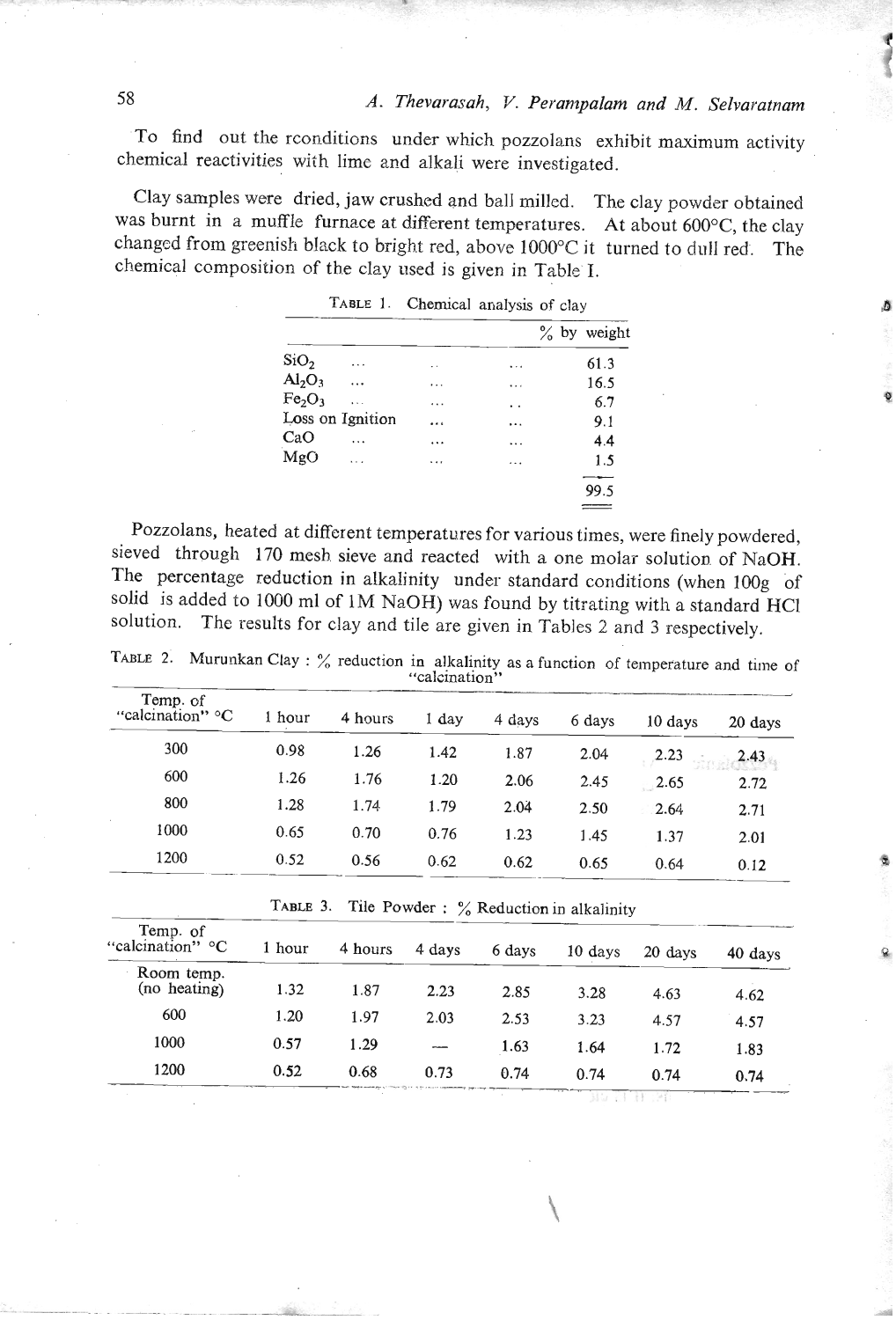### **Some Studies on Pozzolanic Cement**

The results show that percentage reduction in alkalinity, and therefore pozzolanic activity, is maximum when the temperature of calcination of clay is between 600°C and **8Q0°C.** For roof tiles, there was no increase in pozzolanic activity on heating. This is understandable in view of the fact that heat pretreatment had already been given during the manufacture of roof tiles. The results also show that the pozzolanic activity of powdered roof tiles is better than that of clay.

By a detailed study of various types of clays, Indian workers have shown<sup>5</sup> that maximum pozzolanic activity is exhibited when the temperature of heating is close to the temperature at which there is collapse of the lattice structure of the clay. Pozzolanic activity would therefore depend on the type of clay and also on the nature and amount of impurities present. The decrease in pozzolanic activity observed (see Tables **2** and **4)** when clay samples are heated to higher temperatures has been explained5 as due to increase in particle size, improvement in crystallinity and the formation and growth of crystals.

|      | Temp. of<br>"calcination" °C | 1 hour | 2 days | 7 days | 10 days | 20 days |
|------|------------------------------|--------|--------|--------|---------|---------|
|      | 300                          | 52.5   | 53.5   | 58.8   | 58.9    | 58.9    |
|      | 600                          | 58.2   | 60.3   | 63.5   | 68.8    | 69.3    |
| 7145 | 1000                         | 53.0   | 56.7   | 59.3   | 62.3    | 64.5    |

TABLE 4.  $\%$  Lime reacted with clay powder (total lime-free lime)

The pozzolan was mixed with calcium oxide and made into a paste by adding water. The amount of lime reacted was determined, using standard procedures, by finding the total lime content and the "free lime" content. The total lime content was determined by converting it to calcium oxalate and titrating with KMnO<sub>4</sub>. The "free lime" was determined by adding ethylene glycol and titrating with dilute HC1 using bromo-cresol as indicator.

The results in Table 4 indicate that pozzolanic activity of clay is optimum when samples were preheated to a temperature of about 600°C. For tile powder (Table 5) preheating did not improve pozzolanic behaviour.

| IADLE J.<br>$\alpha$ of Lane reactor with the power. |        |       |        |        |         |  |  |  |
|------------------------------------------------------|--------|-------|--------|--------|---------|--|--|--|
| Temp. of<br>"calcination" °C                         | 1 hour | 1 day | 2 days | 7 days | 28 days |  |  |  |
| Room temp.<br>(No heating)                           | 51.26  | 66.8  | 72.3   | 81.3   | 85.3    |  |  |  |
| 600                                                  | 50.0   | 66.5  | مسدد   | 80.2   | 84.4    |  |  |  |
| 1000                                                 | 64.3   |       | 67.8   | 79.8   | 82.2    |  |  |  |

 $%$  of Lime reacted with tile powder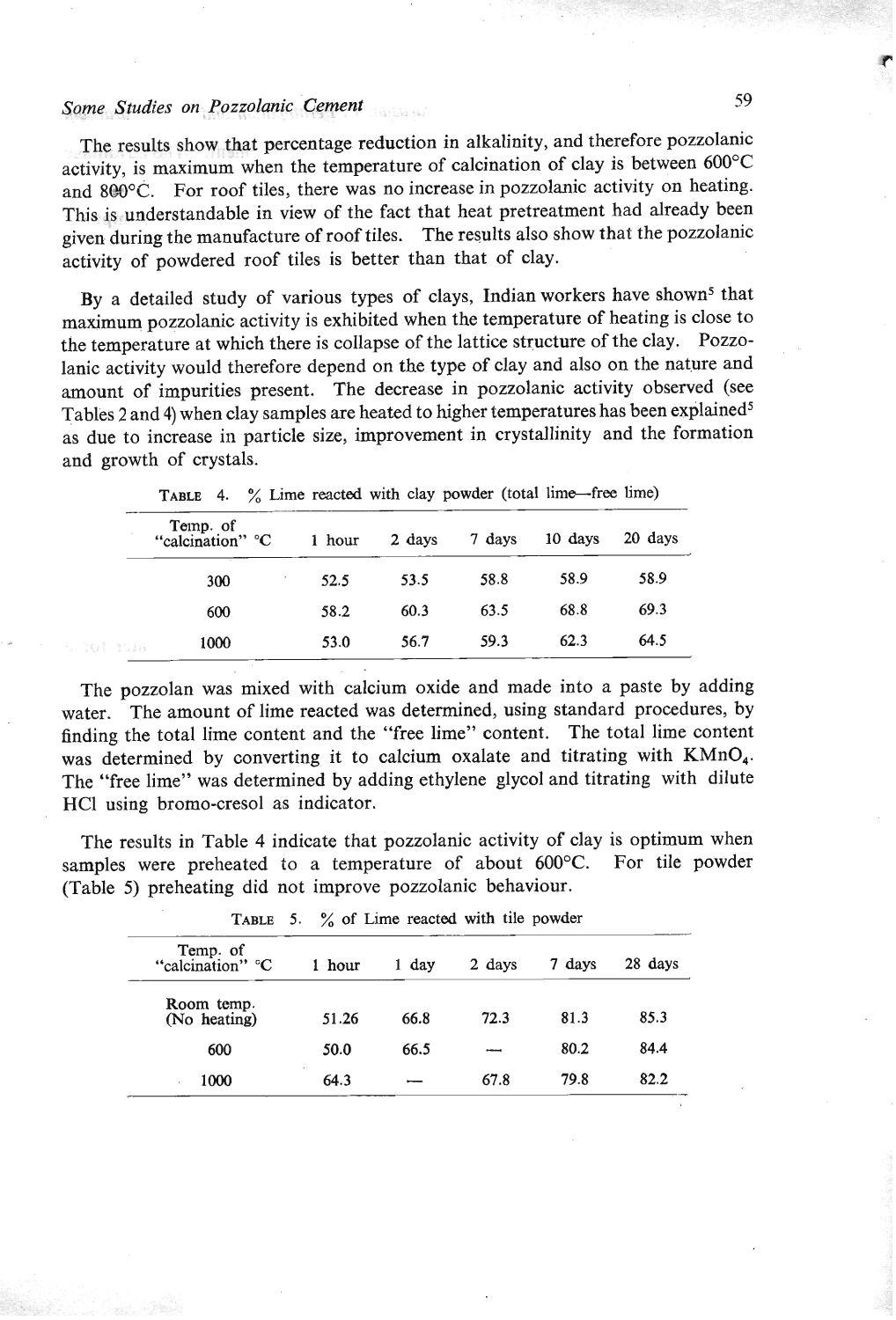### *A. Thevarasah, V. Perampalam and M. Selvaratnam*

ń

 $\sigma$ Tile powder was used for the preparation of pozzolanic cement. The advantage over day is that no preheating is necessary.

Two methods of preparing pozzolanic cements from tile powder were attempted : **(a)** by grinding portland cement with tile powder *(b)* by "straight grinding" of clinker chips, tile chips and gypsum chips.

To prepare pozzolanic cement by method **(a),** broken tiles were ball milled for about 4 hours in a sample mill, sieved through 170 mesh sieve, mixed with Portland cement, ball milled again for half an hour for proper mixing and then sieved again through 72 mesh.

Difficulties were encountered in the preparation of pozzolanic cement by grinding clinker chips, tile chips and gypsum chips in an one-chambered tube **mill.** Grinding was not uniform because the grindability indices of cement and tile were different. Furthermore, the fine particles formed had a cushioning effect thereby hindering further grinding. This difficulty may not arise if a three-chambered mill is used.

Various physical properties were studied. to evaluate the quality of the pozzolanic cement produced by grinding cement with tile powder..

Cement briquettes were made by hand tampering; water : cement ratio used was **0.3.** The briquettes were removed after **24** hours, immersed in water for a number of days, dried for half **an** hour and tested. The storage water was changed every seven days.

| every seven days.<br>TABLE 6. Tensile Strength (lbs/sq. in.)                      |        |        |     |                  |          |
|-----------------------------------------------------------------------------------|--------|--------|-----|------------------|----------|
| Time                                                                              | 3 days | 7 days |     | 28 days 2 months | $1$ year |
| Portland cement                                                                   |        | 590    | 710 | 735              | 780      |
| Pozzolan cement $20:80$ (i.e. $20\%$ )<br>tile powder $+$ 80% portland<br>cement) |        | 525    | 700 | 750              | 800      |
| Pozzolan cement 30 : 70 (i.e. $30\%$<br>tile powder $+ 70\%$ Portland<br>cement)  |        | $-495$ | 685 | 745              | 825      |
| Portland cement : Sand $-1$ : 3                                                   | 235    | 330    | 400 |                  |          |
| Pozzolan $(40 : 60) :$ Sand $-1 : 3$                                              | 230    | 270    | 450 |                  |          |
| Pozzolan $(50 : 50) :$ Sand $-1 : 3$                                              | 200    | 270    | 410 |                  |          |

| TABLE 6. Tensile Strength (lbs/sq. in.) |  |  |  |
|-----------------------------------------|--|--|--|
|-----------------------------------------|--|--|--|

60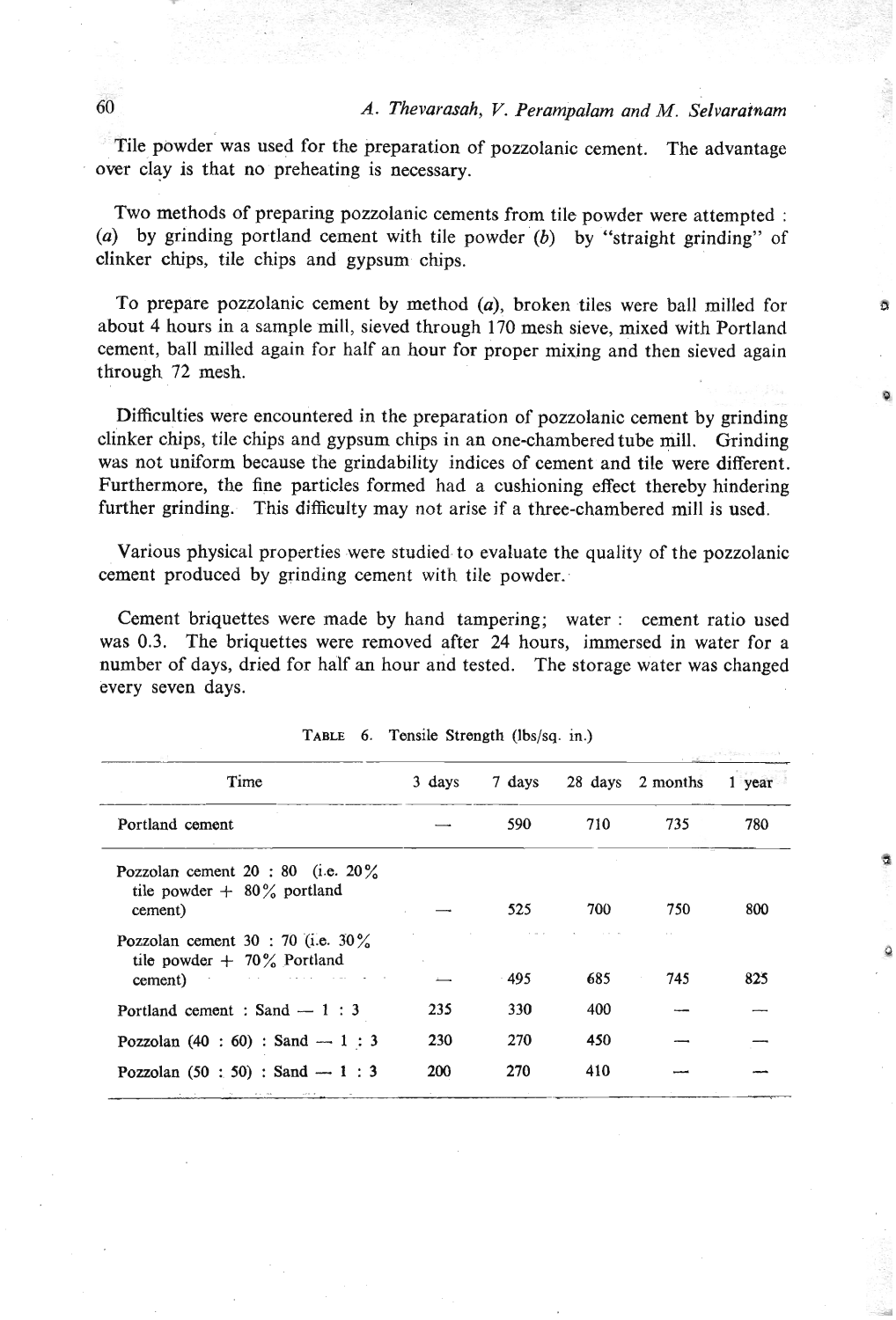### *Soine Studies on Pozzotanic* **Cement 61**

Some of the results of tensile strength measurements are given in Table **6.** The table also gives (in the last two rows) some results of initial tensile strength mea ure-'ments of pozzolanic cement : sand (in the ratio **1** : **3)** mixes (water : cement ratio  $= 0.6$ .).

The results show that the tensile strengths of pozzolanic cements are comparable with those of Portland cement. There are no ASTM specifications for the tensile strengths of pozzolanic cements.

Cubes of side 2.78 inches were made using a vibration machine according to ASTM procedures.<sup>6</sup> Cement : sand ratio used was 1 : 3. Sand was sieved between 18 mesh and 25 mesh. Water : cement ratio was *0.6.* The cubes were removed from the moulds after 24 hours and kept immersed in water for several days. After drying for half an hour, compressive strengths were measured. Some of the results obtained are given in Table 7.

|                    |        | TABLE 7. Compressive Strength (lbs/sq. in.) |         |          |
|--------------------|--------|---------------------------------------------|---------|----------|
| Time               | 3 days | 7 days                                      | 28 days | 3 months |
| Portland cement    |        | 4480                                        | 5230    | 5590     |
| Pozzolanic cement  |        |                                             |         |          |
| (20:80)            |        | 3370                                        | 4620    | 5130     |
| Pozzolanic cement  |        |                                             |         |          |
| (30 : 70)          |        | 3190                                        | 4230    | 5070     |
| Pozzolanic cement* |        |                                             |         |          |
| (40 : 60)          | 2025   | 2600                                        | 3050    |          |
| Pozzolanic coment* |        |                                             |         |          |
| (50 : 50)          | 1150   | 2050                                        | 3050    |          |

**\*Cubes were made** by **hand tampering.** 

The results show that our pozzolanic cements have lower compressive strengths than those of Portland cement. The strengths are, however, satisfactory ; they conform to ASTM specifications<sup>6</sup> for pozzolanic cements according to which compressive strengths for Type I and Type **I1** cements after 28 days should be above 3000 lbs/sq.inch. and 2500 lbs/sq.inch respectively.

Briquettes cast with portland cement and pozzolanic cement (30 : 70 ) were kept in 10% MgSO<sub>4</sub> solutions, 10% Na<sub>2</sub>SO<sub>4</sub>, solutions and in sea water for more than a year for visual observation. It was observed that pozzolanic cement was more stable to sulphate attack than Portland cement.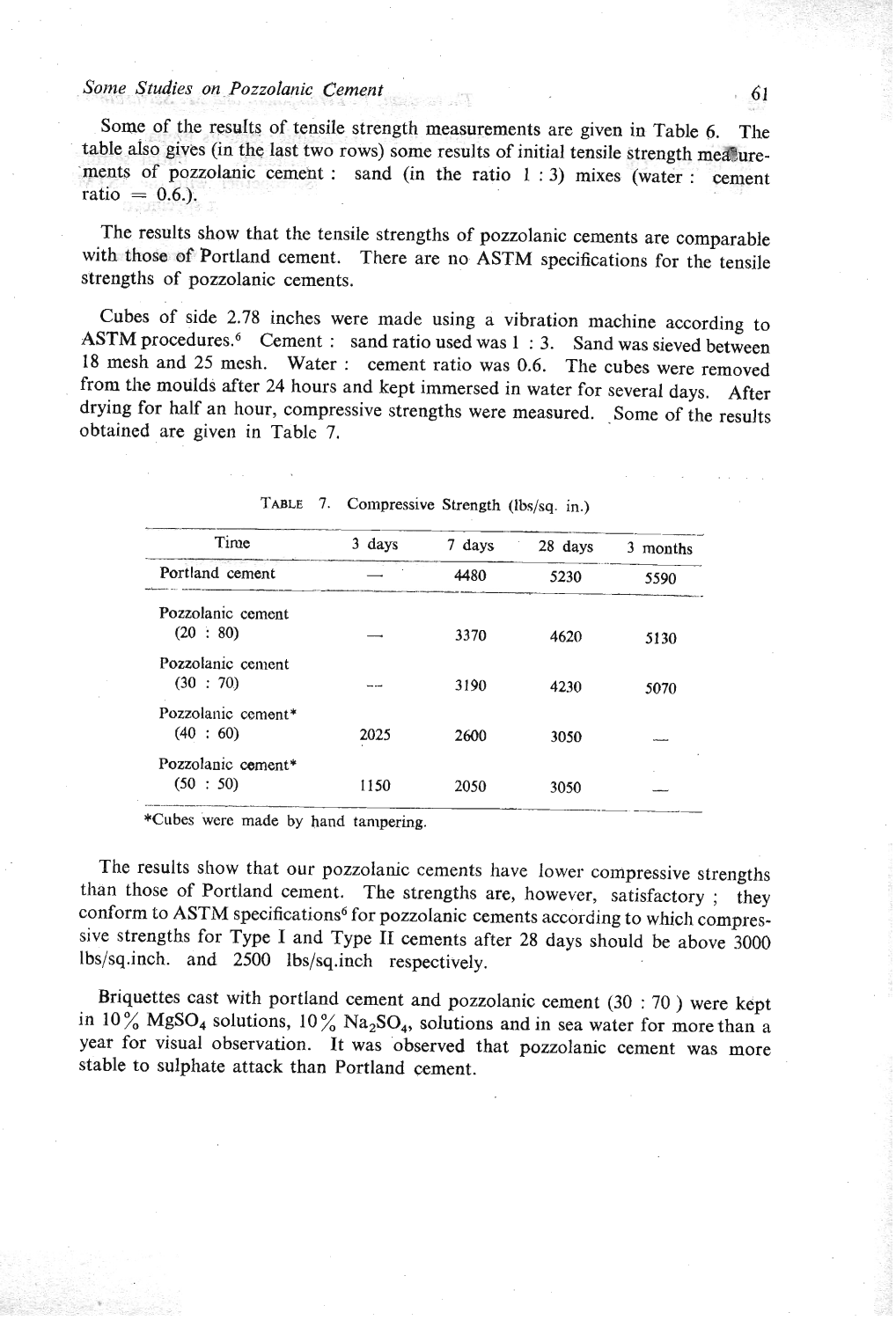# 62 *A. Thevarasah, V. Perampalam and M. Selvaratnarn*

Some of the other relevant properties of the pozzolanic cements prepared were also tested. The results obtained of the normal consistency, the initial<sup>®</sup>setting time and the final setting time are indicated in Table 8, together with the ASTM specifications.<sup>6</sup> It is seen that all the results conform to the ASTM specifications.

|                      | $40\%$ tile powder<br>$60\%$ cement | $50\%$ tile powder<br>$50\%$ cement | <b>ASTM</b><br>specification |  |
|----------------------|-------------------------------------|-------------------------------------|------------------------------|--|
| Normal consistency   | $35\%$                              | $37\%$                              | $64\%$ (maximum)             |  |
| Initial setting time | 79 minutes                          | 85 minutes                          | 60 minutes<br>(maximum)      |  |
| Final setting time   | 145 minutes                         | 155 minutes                         | 10 hours<br>(maximum)        |  |

|  | TABLE 8. Normal consistency and setting times of the pozzolanic cements prepared compared |             |  |
|--|-------------------------------------------------------------------------------------------|-------------|--|
|  | with ASTM specifications.                                                                 |             |  |
|  | $100/$ tile nougher $50%$ tile nougher                                                    | <b>ASTM</b> |  |

The plasticity and workability, tested qualitatively by a hand trowel, of pozzolanic cement-water mixes also appeared to be better than that of portland cement.

In Sri Lanka, red cement is made by mixing 10 to 15% of red pigment (Fe<sub>2</sub>O<sub>3</sub>) with Portland cement. The pigment is costly. Visual observations showed that when **30** % of tile powder (sieved through 170 mesh) is mixed with 70 % cement, only about **3** to 5 % pigment is needed to produce the same intensity of colour. Even without red pigment the colour of the pozzolanic cement is reasonably satisfactory. Red pozzolan Portland cement is cheaper than red cement and some of its properties such as water tightness, workability, sulphate resistivity are also found to be better.

Red pozzolan Portland cement could be used not only for flooring purposes but also as a colour wash. It sticks on the walls better than the normal colour washes without the addition of any starch or glues.

The results indicate clearly that good quality pozzolanic cements conforming to ASTM specifications<sup>6</sup> could be manufactured in Sri Lanka by grinding Portland cement with powdered roof tiles (40 to 50% by weight of tile powder). Pozzolanic cements are better than Portland cement for certain applications, and they are also cheaper.

An approximate cost analysis shows that pozzolanic cement will be about  $25\%$ cheaper than Portland cement. Broken tiles, constituting an industrial waste, are readily available at various places in Sri Lanka.

To manufacture pozzolanic cement the under-utilized grinding facilities presently available in Sri Lanka could be used. New machinery would not therefore be required.